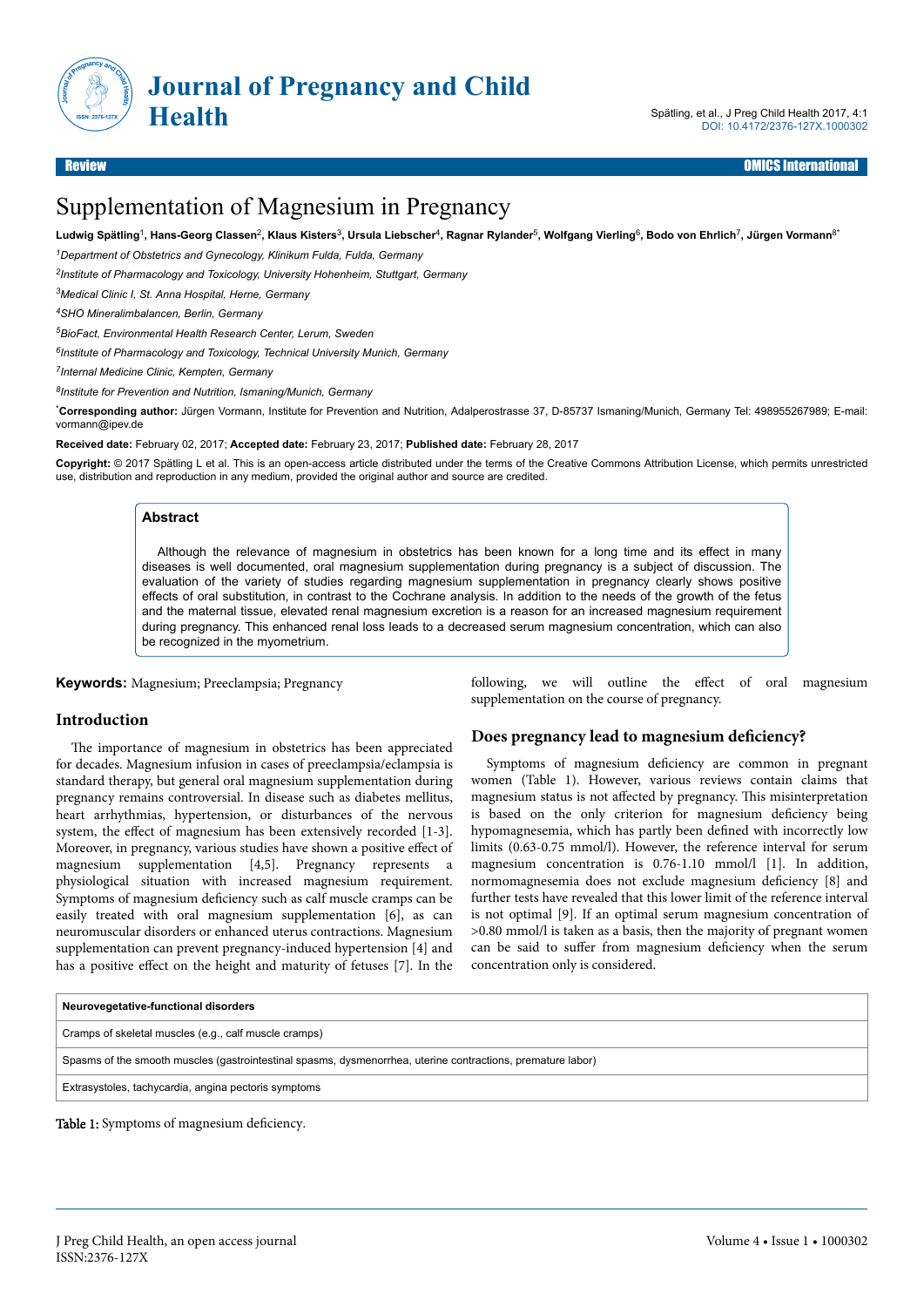# **What is the Cause for Increased Magnesium Requirement during Pregnancy?**

Undoubtedly, pregnancy leads to increased magnesium requirements [10,11]. On the one hand, the fetus requires magnesium. Furthermore, increased requirements because of maternal tissue changes and renal magnesium loss have to be balanced. Various studies of animal models have revealed that, for normal pregnancy/gestation with an optimal outcome, a markedly higher magnesium intake is necessary than the minimum as assessed by balance studies [12]. In addition, the National Study of Nutrition in Germany has shown that 56.4% of women aged 14-18 years, 38.3% of women aged 19-24 years, and 26.5% of women aged 25-34 years do not have, even before pregnancy, magnesium values that meet the recommendations of the DGE (German society for nutrition) [13].

In addition to the requirement of the fetus and maternal tissue for magnesium and the low dietary intake of this mineral, renal loss is a major cause for increased magnesium requirements during pregnancy. Studies by Spätling et al. have demonstrated that renal magnesium excretion is enhanced by about 20% in pregnant women [14]. Нis can be explained by the pregnancy-induced increase of the heart rate volume of about 40% followed by an increase of primary urine production and the non-adequate reabsorption of magnesium.

Hypomagnesemia during pregnancy should not falsely be interpreted as a diluting effect ("Pseudo-Hypomagnesemia") because of a decrease in total and ionized magnesium, as this magnesium deficiency can also be verified in the tissue [15]. Нe myometrial magnesium concentration declines during pregnancy and is significantly correlated with the plasma magnesium concentration  $[16]$ 

# **Does the Magnesium Status Influence Pregnancy?**

Evidence is growing that magnesium status is associated with pathological incidents in pregnancy. Based on retrospective data Schimatschek and Classen [17] have described a significant increase of preterm birth, spontaneous abortions, calf muscle cramps, and dysmenorrhea in cases of mothers suffering from hypomagnesemia. A case control study has revealed that a higher magnesium intake is associated with a decreased risk of preeclampsia, although broad confidence intervals [18] exist. Нe association of a low dietary magnesium intake and an increased risk for preeclampsia has been confirmed in a meta-analysis regarding the effects of various dietary factors on the risk of pregnancy-induced high blood pressure [19].

Studies with vastly different approaches have followed up the possible link between magnesium status and risk for preeclampsia. Kisters et al [20] have shown that the plasma magnesium concentration in healthy pregnant women and pregnant women with preeclampsia is lower than that in healthy non-pregnant women. Нe magnesium concentration in the erythrocyte membrane of pregnant women with preeclampsia is also lower than that in healthy nonpregnant women. A decreased plasma magnesium concentration in pregnant women with preeclampsia in contrast to pregnant women without preeclampsia has been confirmed by numerous current investigations in diverse countries [21-25].

Trials carried out by Resnick et al [26] have revealed a reduced ionized magnesium concentration in the brain of pregnant women with preeclampsia. Moreover, molecular biological examinations indicate alterations in the magnesium concentration in preeclampsia. Kolisek et al. [27] and Yang et al. [28] have characterized significant differences in placental gene expression for several magnesium transporter systems from pregnant women with and without preeclampsia. An adequate magnesium intake also seems to be important for further healthy development in pregnancy: A low postpartum magnesium status is a significant predictor for the development of later diabetes type 2 in pregnant women with gestational diabetes [29].

# **What are the Results of Magnesium Supplemental Studies?**

Since the 1980s, several studies have dealt with magnesium supplementation in pregnancy (Table 2). Despite different designs, dosages, study targets, and duration of treatment, many of the results of oral magnesium supplementation are positive. In none of the studies have any serious side effects been described.

| Author                                           | <b>Number</b><br>of l<br>patients | Study design                                               | Mg-dosage/day | <b>Duration</b>                                                                                  | Study target/results                                                                                                                                                                                                                                                                                                                  |
|--------------------------------------------------|-----------------------------------|------------------------------------------------------------|---------------|--------------------------------------------------------------------------------------------------|---------------------------------------------------------------------------------------------------------------------------------------------------------------------------------------------------------------------------------------------------------------------------------------------------------------------------------------|
| Kuti V, et al. 1981<br>$[30]$                    | 1884                              | open control group without Mg-<br>supplementation          | 348 mg        | Group 1: from $4th-9th$<br>week of pregnancy<br>2:<br>Group<br>10th-24th<br>week of<br>pregnancy | Higher reduction in frequency of<br>spontaneous abortion and preterm birth<br>from in group 1 with earlier start of Mg-<br>supplementation                                                                                                                                                                                            |
| Kovacs<br>$\mathsf{L}$<br>et<br>al.<br>1988 [31] | 985                               | prospective randomized double-<br>blind placebo-controlled | 365 mg        | 9th<br>from<br>pregnancy                                                                         | week of Prevention of pregnancy-associated<br>complications; verum compared to<br>placebo: fewer preterm births, fewer<br>newborns < 2500 g, fewer intrauterine<br>retarded newborns, rarer EPH-gestosis                                                                                                                              |
| Spätling L, Spätling<br>G 1988 [5]               | 568                               | prospective randomized double-<br>blind placebo-controlled | 365 mg        | 16th<br>week of<br>from<br>pregnancy                                                             | Improvement in the course of pregnancy<br>and of outcomes; verum compared to<br>hospitalizations<br>fewer<br>placebo:<br>$(p<0.05)$ ; lower numbers of preterm<br>labour ( $p<0.05$ ), bleeding ( $p<0.01$ ),<br>cervix insufficiency (p< 0.05), preterm<br>births < 2500 g ( $p$ <0.05), newborns in<br>intensive care unit (p<0.01) |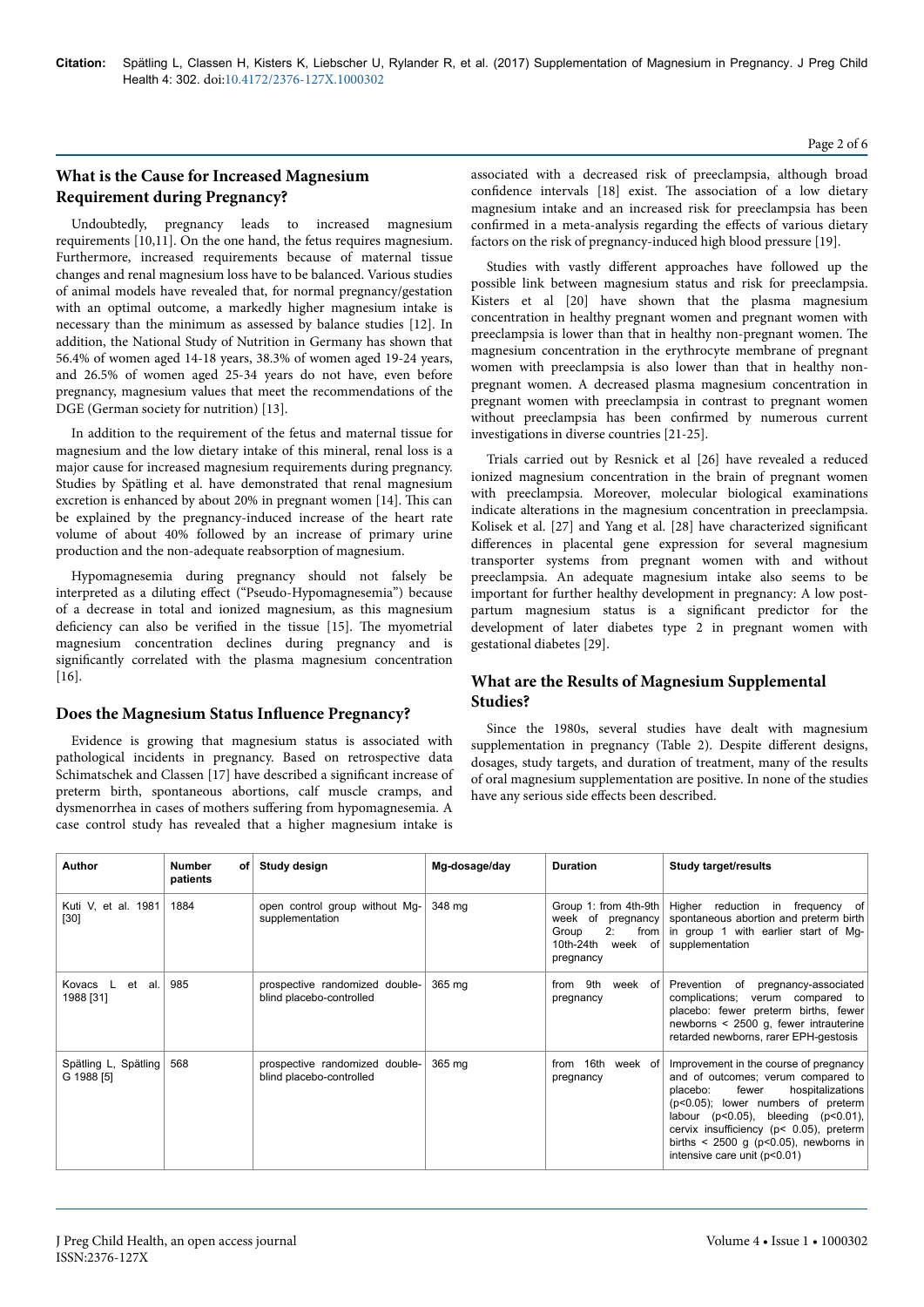**Citation:** Spätling L, Classen H, Kisters K, Liebscher U, Rylander R, et al. (2017) Supplementation of Magnesium in Pregnancy. J Preg Child Health 4: 302. doi:10.4172/2376-127X.1000302

Page 3 of 6

| Sibai BM et al. 1989<br>[32]    | 374  | prospective randomized double-<br>blind placebo-controlled                                                     | 365 mg plus verum<br>placebo<br>and<br>group<br>100 mg magnesium   | begin within 13th and<br>24th<br>week<br>of<br>pregnancy   | Prophylaxis<br>preeclampsia:<br>of<br>no<br>significant differences in course of<br>pregnancy and outcomes                                                                                                                                                                                                                                |
|---------------------------------|------|----------------------------------------------------------------------------------------------------------------|--------------------------------------------------------------------|------------------------------------------------------------|-------------------------------------------------------------------------------------------------------------------------------------------------------------------------------------------------------------------------------------------------------------------------------------------------------------------------------------------|
| D'Almeida A et al.<br>1992 [33] | 150  | prospective, randomized, partly<br>double-blind, placebo-controlled                                            | 3 groups:<br>placebo,<br>primula and fish oil,<br>magnesium 300 mg | begin <16th week of<br>pregnancy                           | Prophylaxis of preeclampsia: fewer<br>pregnant women in the magnesium<br>group developed hypertension                                                                                                                                                                                                                                     |
| Zarcone R et al.<br>1994 [34]   | 100  | prospective randomized double-<br>blind placebo-controlled                                                     | 365 mg                                                             | begin <12th week of<br>pregnancy                           | Improvement in<br>the<br>course<br>of<br>pregnancy; verum compared to placebo:<br>fewer hospitalizations, fewer preterm<br>births, no child with 5-min-Apgar $\lt$ 7,<br>fewer newborn $<$ 2500 g                                                                                                                                         |
| Dahle LO et al.<br>1995 [35]    | 73   | prospective randomized double-<br>blind placebo-controlled                                                     | 365 mg                                                             | 3 weeks                                                    | Treatment of leg<br>cramps<br>during<br>pregnancy: fewer leg cramps (p<0.05<br>verum/placebo;<br>comparing<br>p<0.01<br>comparing before/after)                                                                                                                                                                                           |
| Arikan G et al. 1997<br>$[7]$   | 530  | prospective randomized control<br>group<br>without<br>magnesium<br>supplementation                             | 365 ma                                                             | begin < 18th week of<br>pregnancy                          | the<br>Improvement<br>in<br>course<br>of<br>pregnancy;<br>Magnesium<br>group<br>compared with control group: fewer<br>hospitalizations because of preterm<br>birth (p<0.05), lower rate of preterm<br>births (n.s.), fewer newborns $\leq$ 2500 g<br>(n.s.)                                                                               |
| Li S, Tian H 1997<br>$[36]$     | 51   | prospective randomized double-<br>blind control group<br>without<br>magnesium supplementation                  | 175 mg                                                             | from 28th week of<br>pregnancy                             | Influence<br>of<br>magnesium<br>supplementation on pregnancy-induced<br>Magnesium-group<br>hypertension;<br>compared with control group: reduced<br>appearance of hypertension (p<0.05)                                                                                                                                                   |
| Meier B et al 2005<br>$[37]$    | 80   | case-control-study,<br>40<br>magnesium supplementation, 40<br>controls without<br>magnesium<br>supplementation | 365-730 mg                                                         | at least 4 weeks                                           | Treatment with Mg because of leg<br>cramps, constipation or preterm labour;<br>Magnesium group compared<br>with<br>control: fewer pregnant women needed<br>spasmolysis,<br>mothers<br>could<br>fully<br>breastfeed their children                                                                                                         |
| Harrison V et al.<br>2007 [38]  | 4494 | prospective randomized double-<br>blind placebo-controlled                                                     | 128 mg                                                             | mostly<br>started after<br>20th<br>week<br>of<br>pregnancy | Primary study aim: hypotoxic-ischemic<br>encephalopathy; Magnesium group<br>compared with placebo: fewer children<br>(15 vs 22; n.s.) secondary study aim:<br>rarer fetal bradycardia (p=0.002) and<br>death birth at due date (p=0.016)                                                                                                  |
| Bullarbo M et al.<br>2013 [4]   | 61   | prospective randomized double-<br>blind placebo-controlled                                                     | 300 mg                                                             | from 25th week of<br>pregnancy                             | Influence of Mg-supplementation on<br>prevention of hypertension in the last<br>weeks of pregnancy; Magnesium group<br>compared with control group: reduced<br>average diastolic blood pressure in the<br>37th week of pregnancy (p<0.031),<br>fewer pregnant women with increase in<br>diastolic blood pressure >15 mm Hq<br>$(p=0.011)$ |

Table 2: Description of studies with oral magnesium supplementation.

#### **Kuti V et al [30]**

1884 pregnant women were treated with 348 mg magnesium daily from 4th to 9th week of pregnancy (group 1) or from 10th to 24th week of pregnancy (group 2) or did not receive any magnesium substitution (control group). Нe influence of magnesium supplementation on the frequency of spontaneous abortion and preterm birth and on intrauterine fetal development was investigated. The reduction of spontaneous abortion and preterm birth were higher, the earlier that magnesium substitution was started. No side effects were noted.

#### **Kovacs L et al [31]**

In this prospective randomized double-blind placebo-controlled study with the aim of preventing pregnancy complications, 985 pregnant women received 365 mg magnesium or placebo daily, most of them starting at 9th week of pregnancy, but nearly all of them in the first trimester. The results of the study showed a statistically significant more favourable course of pregnancy in the magnesium group compared with placebo: fewer premature births, fewer underweight newborns (<2500 g), fewer intrauterine retarded new-borns, and rarer EPH gestosis. The registered side effects of vomiting, nausea and others

J Preg Child Health, an open access journal ISSN:2376-127X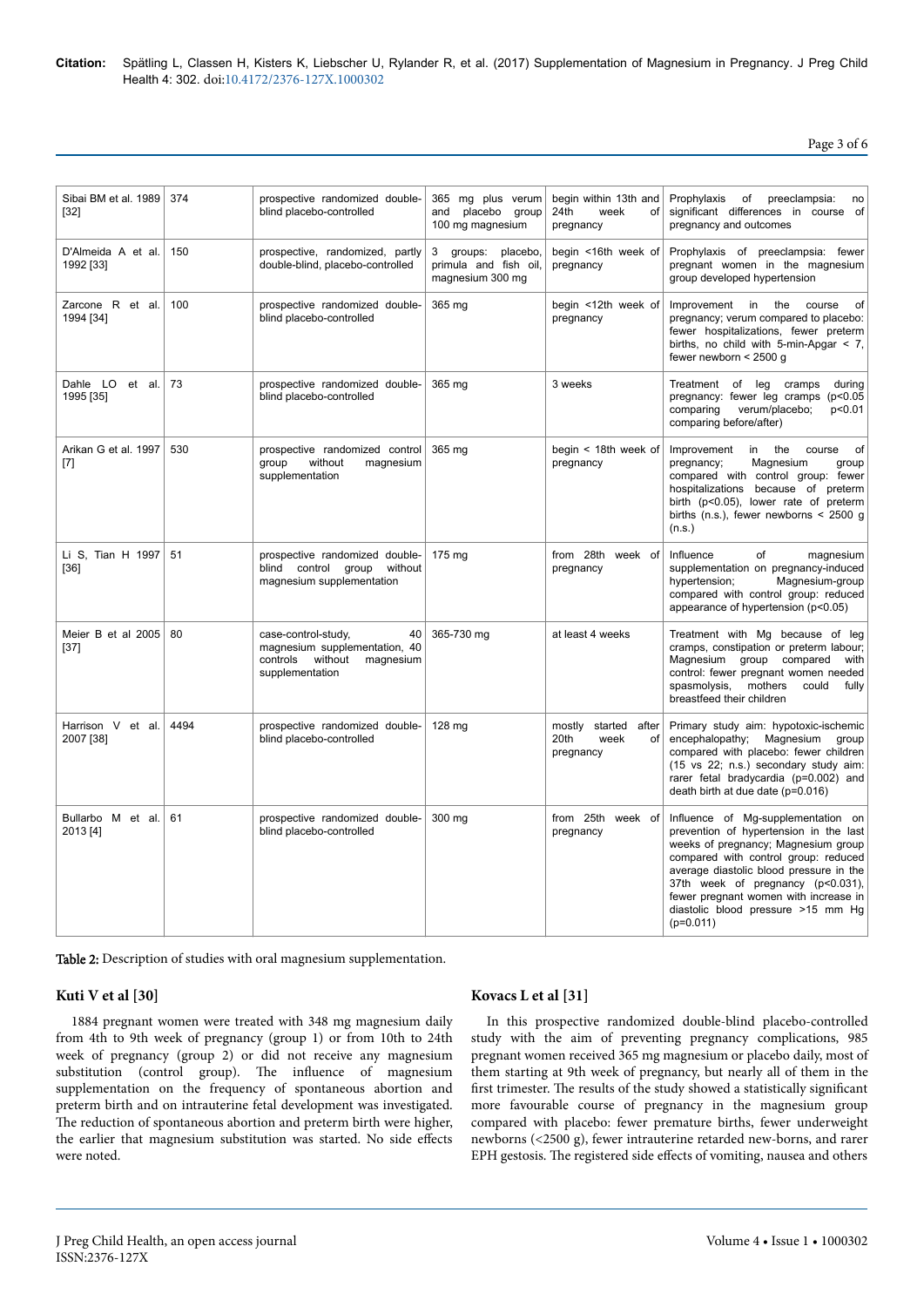(heartburn and constipation) were almost equally frequent in the verum and placebo group.

# **Spätling L and Spätling G [5]**

568 pregnant women were treated with 365 mg magnesium or placebo, starting before the 16th week of pregnancy in a prospective, randomized, double-blinded and placebo-controlled study. Нe targets of the study were an improvement in the course of pregnancy and outcome. In the magnesium group, significantly fewer hospitalizations occurred because of preterm labour, bleeding and insufficiency of the cervix; fewer preterm births of <2500 g and fewer newborns who had to be transferred to intensive care unit were recorded. Diarrhea, nausea, vomiting, heartburn, and abdominal fullness were occasionally reported as side effects at same frequency in the verum and placebo group.

#### **Sibai BM et al [32]**

374 pregnant women received 365 mg magnesium or placebo starting between 13th and 24th week of pregnancy in this prospective randomized placebo-controlled double-blind study aimed at the prevention of preeclampsia. No significant differences were noted between the two groups concerning the course of pregnancy and outcome. However, notably, this study was inconclusive as both the verum and the placebo groups took 100 mg magnesium in addition to the study medication. Furthermore, these pregnant women were a high risk group for preeclampsia prevention (very young, black pregnant women, average age: placebo: 18.5 years, verum: 17.8 years). In drop outs (6% in the magnesium group and 7% in the placebo group), only gastro-intestinal symptoms (nausea, vomiting, diarrhea) were mentioned as side effects.

# **D´Almeida et al [33]**

In a randomized, prospective, partly double-blinded, placebo controlled study with the target of preventing preeclampsia, 150 pregnant women were treated in 3 groups with either placebo (olive oil), primula and fish oil, or 300 mg magnesium. In the magnesium group, statistically significantly fewer pregnant women developed hypertension. Diarrhea was mentioned as a side effect in the magnesium group without any details of frequency.

# **Zarcone R et al [34]**

In this prospective randomized double-blinded placebo-controlled study, 100 pregnant women received 15 mmol magnesium or placebo daily, starting at 12th week of pregnancy. In the magnesium group, significantly fewer pregnant women hospitalized, fewer preterm births, no child with a 5-min-Apgar <7, and fewer underweight newborns were noted compared with the placebo group. Undesirable side effects such as diarrhea, nausea, and vomiting were only reported in dropouts (3 in the verum group, 4 in the placebo group).

# **Dahle LO et al [35]**

73 pregnant women with calf muscle cramps received 15 mmol magnesium for 3 weeks in this prospective randomized placebo controlled study. Oral magnesium supplementation was successful in the treatment of pregnancy-induced leg cramps. Rare side effects such as mild and early nausea were reported; one patient in the placebo group had to quit because of serious permanent nausea.

#### **Arikan et al [7]**

In this prospective randomized study, 530 pregnant women were divided into 2 groups either receiving 15 mmol magnesium beginning at 18th week of pregnancy or no supplementation (control group). Magnesium supplementation led to significantly fewer hospitalizations attributable to preterm birth. Frequency of preterm birth (4.6% vs. 8.0%) and birth weight <2500 g (2.9% vs. 4.8%) were lower but not significant. Side effects were reported in 5 pregnant women who were excluded from the study.

## **Li S and Tian H [36]**

51 pregnant women were treated with 175 mg magnesium daily starting at 28th week of pregnancy, and 51 pregnant women served as control group (randomized double-blind prospective study). An influence of magnesium supplementation on pregnancy-induced hypertension was observed. Magnesium reduced, statistically significantly, the occurrence of hypertension (4% in the magnesium group, 16% in the placebo control group). No side effects were listed in the abstract of this Chinese study.

## **Meier et al [37]**

This retrospective case-control-study compared 40 pairs of pregnant women: one half received 15-30 mmol magnesium daily for at least 4 weeks because of constipation, calf muscle cramps, or premature labor, whereas the other half was not supplemented [38]. Нe authors concluded that significantly fewer of the magnesium-supplemented pregnant women needed spasmolysis (3 vs. 14) and could fully breastfeed their children at discharge (24 vs. 34). No side effects were reported.

# **Harrison V et al [38]**

In this prospective randomized double-blind study, 4494 pregnant women received 128 mg magnesium or placebo mostly starting after 20th week of pregnancy. Нe incidence of the primary study parameter frequency of hypoxic-ischemic encephalopathy was 22 children in the placebo group and 15 children in the magnesium group; the aimed significance was not reached. However, secondary study aims were significantly improved; in the magnesium group, significantly lower fetal bradycardia and stillbirths at term were registered. Side effects such as nausea, vomiting, and abdominal pain were observed with equal frequency in the verum and placebo groups.

# **Bullarbo M et al [4]**

In a prospective placebo-controlled double-blind study, 61 pregnant women were supplemented with 300 mg magnesium or placebo daily from 25th week of pregnancy. Нe influence of magnesium supplementation on the prevention of preeclampsia during the last few weeks of pregnancy was examined. Pregnant women in the magnesium group had significantly reduced average diastolic blood pressure at 37th week of pregnancy, significantly fewer pregnant women of the magnesium group had an increase in diastolic blood pressure ≥ 15 mm Hg, and an inverse correlation between urine magnesium excretion and diastolic blood pressure during pregnancy was observed. No side effects were reported.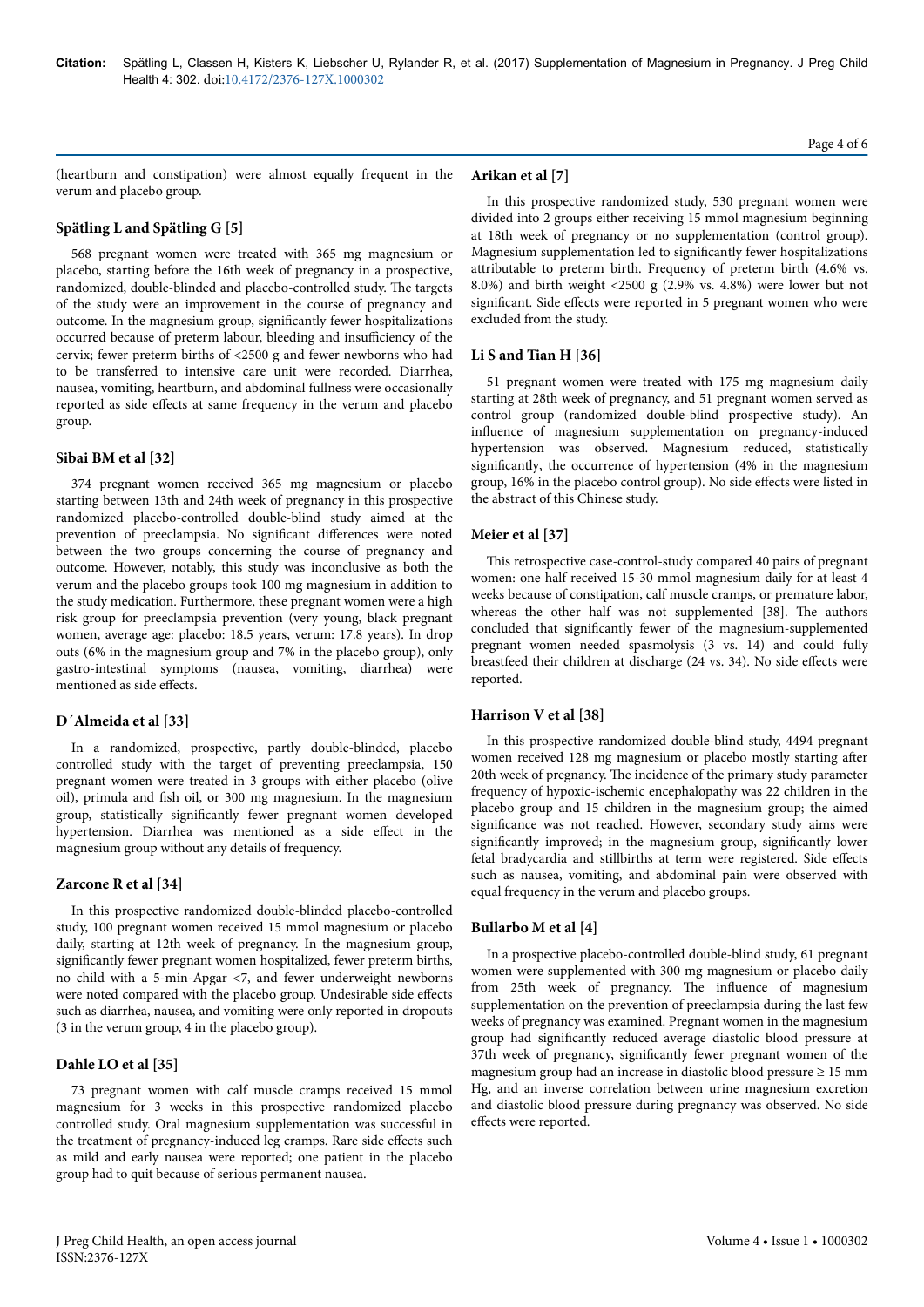# **What is the clinical relevance of the Cochrane review from 2014?**

A prospective placebo-controlled randomized double-blind study represents the gold standard for the assessment of pharmaceutical efficacy. In Cochrane reviews, the main focus for the assessment of studies is the compliance to formal biometric criteria without evaluation of dosages. Clinical aspects are often not considered. This is especially a problem in the Cochrane analysis of Makrides et al [39]. In this analysis, a prospective placebo-controlled randomized doubleblind study was considered as "high quality", although magnesium was supplemented in the placebo group [32]: an incorrect study design that was not taken into account in the Cochrane analysis. In a further positively evaluated study, no differentiation was made between oral and parental magnesium treatment [40]. A third "high quality" rated study involved women who were treated with only 128 mg magnesium daily with critical compliance [38].

On the other hand, the prospective placebo-controlled double-blind study of Spätling and Spätling [5] of 568 pregnant women was rated as "low quality" because randomization was carried out based on birth date, which did not represent the optimal method for randomization. This criticism is formalistic as a randomization on the date of birth is acceptable from the clinical point of view. Nevertheless, the Society for Magnesium Research e.V. (Gesellschaft für Magnesiumforschung e.V.) relies on this study, which was performed before the introduction of "good clinical practice" because study results show a successful randomization by an equal distribution of pregnancy risks being reached in both groups. A recent study has not been included in the Cochrane review and yet has confirmed the positive effect of magnesium supplementation [4].

# **Conclusion and Recommendation**

When magnesium deficiency is anamnestically assumed, or when magnesium deficiency exists with corresponding symptoms (e.g., calf muscle cramps, inadequate uterus contraction, (Table 1), magnesium supplementation is essential. Notably, women in risk groups (e.g., patients with sprue, diabetics, metabolic syndrome, and multiple birth) have a higher magnesium requirement. Currently, those women that are at risk of having decreasing magnesium levels with a negative effect on the course of pregnancy are clinically not predictable. Нe performance of a placebo-controlled study is hard to justify from an ethical point of view and is moreover impracticable in Germany, because, after being informed about the study, an unknown number of participations would take prescription free magnesium as they would be fearful of being part of the placebo group. For these reasons, the Society for Magnesium Research e.V. recommends general magnesium supplementation during pregnancy as magnesium supplementation is safe, low in side effects, and cost efficient.

#### **Recommendation of the Society**

Every pregnant woman should be supplemented with 240-480 mg (10-20 mmol) magnesium daily. Magnesium supplementation should start as soon as possible, continue until birth, and be continued postnatally, since the magnesium requirement of the body also increases during breast-feeding. Magnesium supplementation should not be discontinued some weeks before birth, since an effect on the beginning of spontaneous labour pain has not been proved. Side effects of a magnesium supplementation might be soft stools (a welcome effect in cases of constipation), which can be easily avoided by the intake of equal doses during the day. Oral magnesium supplementation is contraindicated in severe renal impairment.

## **Acknowledgement**

The original version was published in German language: Magnesiumsupplementation in der Schwangerschaft-Empfehlungen der Gesellschaft für Magnesium-Forschung e.V.. Frauenarzt 56 (2015) Nr. 10 892-897.

#### **References**

- 1. Spätling L, Classen HG, Külpmann WR, Manz F, Rob PM, et al. (2000) Diagnostik des Magnesiummangels. Fortschritte der Medizin 118: 49-53.
- 2. [Vierling W, Liebscher DH, Micke O, von Ehrlich B, Kisters K \(2013\)](https://dx.doi.org/10.3390%2Fnu7095388) [Magnesiummangel und Magnesiumtherapie bei Herzrhythmusstörungen.](https://dx.doi.org/10.3390%2Fnu7095388) [Dtsch Med Wochenschr 138: 1165-1171.](https://dx.doi.org/10.3390%2Fnu7095388)
- 3. [Von Ehrlich B, Barbagallo M, Classen HG, Guerrero-Romero F, Mooren](https://dx.doi.org/10.3390%2Fnu7095388) [FC, et al. \(2014\) Die Bedeutung von Magnesium für Insulinresistenz,](https://dx.doi.org/10.3390%2Fnu7095388) [metabolisches Syndrom und Diabetes mellitus – Empfehlungen der](https://dx.doi.org/10.3390%2Fnu7095388) Gesellschaft [für Magnesium-Forschung e.V. Diabetologie 9: 96-100.](https://dx.doi.org/10.3390%2Fnu7095388)
- 4. [Bullarbo M, Ödman N, Nestler A, Nielsen T, Kolisek M, et al. \(2013\)](https://dx.doi.org/10.1007/s00404-013-2900-2) [Magnesium supplementation to prevent high blood pressure in](https://dx.doi.org/10.1007/s00404-013-2900-2) [pregnancy: A randomised placebo control trial. Arch Gynecol Obstet 288:](https://dx.doi.org/10.1007/s00404-013-2900-2) [1269-1274.](https://dx.doi.org/10.1007/s00404-013-2900-2)
- 5. Spätling L, Spätling G (1988) Magnesiumsupplementation in pregnancy. A double blind study. Brit J Obstet Gynecol 95: 120-125.
- 6. Young G, Jewell D (2002) Interventions for leg cramps in pregnancy. Cochrane database of systematic reviews 1: CD000121.
- 7. Arikan G, Gücer F, Schöll W, Weiss PAM (1997) Frühgeburtlichkeit unter oraler Magnesiumsubstitution bei unkomplizierten Schwangerschaften. Eine randomisiert kontrollierte klinische Studie. Geburtsh Frauenheilk 57: 491-495.
- 8. [Ismail Y, Ismail AA, Ismail AAA \(2010\)](https://dx.doi.org/10.1515/CCLM.2010.077) The underestimated problem of [using serum magnesium measurements to exclude magnesium](https://dx.doi.org/10.1515/CCLM.2010.077) deficiency [in adults; a health warning is needed for "normal" results. Clin Chem Lab](https://dx.doi.org/10.1515/CCLM.2010.077) [Med 48: 323-327.](https://dx.doi.org/10.1515/CCLM.2010.077)
- 9. [Elin RJ \(2010\) Assessment of magnesium status for diagnosis and](https://dx.doi.org/10.1684/mrh.2010.0213) [therapy. Magnes Res 23: 194-198.](https://dx.doi.org/10.1684/mrh.2010.0213)
- 10. (2013) Deutsche Gesellschaft für Ernährung, Österreichische Gesellschaft für Ernährung, Schweizerische Gesellschaft für Ernährungsforschung, Schweizerische Vereinigung für Ernährung (Hrsg.). Referenzwerte für die Nährstoffzufuhr. 1. Auflage, 5. korrigierter Nachdruck 2013, Neuer Umschau-Buchverlag, Neustadt.
- 11. (1997) Institute of medicine, food and nutrition board. Dietary reference intakes for calcium, phosphorous, magnesium, vitamin D, and fluoride Standing committee on the scientific evaluation of dietary reference intakes. Нe National Academic Press, Washington D.C.
- 12. [Meyer H \(1981\) Mg-Bedarf und Mg-Versorgung bei Haustieren. Mag](https://dx.doi.org/10.1080/1745039X.2014.898392) [Bull 3: 13-25.](https://dx.doi.org/10.1080/1745039X.2014.898392)
- 13. (2008) Max Rubner-Institut, Bundesforschungsinstitut für Ernährung und Lebensmittel (Hrsg.). Nationale Verzehrsstudie II, Ergebnisbericht Teil 2.
- 14. Spätling L, Kunz PA, Huch R, Huch A (1985) Magnesium and calcium excretion during pregnancy. Mag Bull 7: 91-93.
- 15. Handwerker SM, Altura BT, Altura BM (1996) Serum ionized magnesium and other electrolytes in the antenatal period of human pregnancy. J Am Coll Nutr 15: 36-43.
- 16. Cunze Th, [Spätling L, Kunz PA, Fallenstein F, Kuhn W, et al. \(1994\)](https://dx.doi.org/10.1055/s-2007-1022855) [Elektrolytveränderungen im Plasma und Myometrium während des](https://dx.doi.org/10.1055/s-2007-1022855) letzten Schwangerschaftsdrittels. [Geburtsh Frauenheilk 54: 362-366.](https://dx.doi.org/10.1055/s-2007-1022855)
- 17. Schimatschek HF, Classen HG (1993) Epidemiological studies on the frequency of hypomagnesemia and hypocalcemia in children with functional disorders and neurasthenia. Mag Bull 15: 85-104.